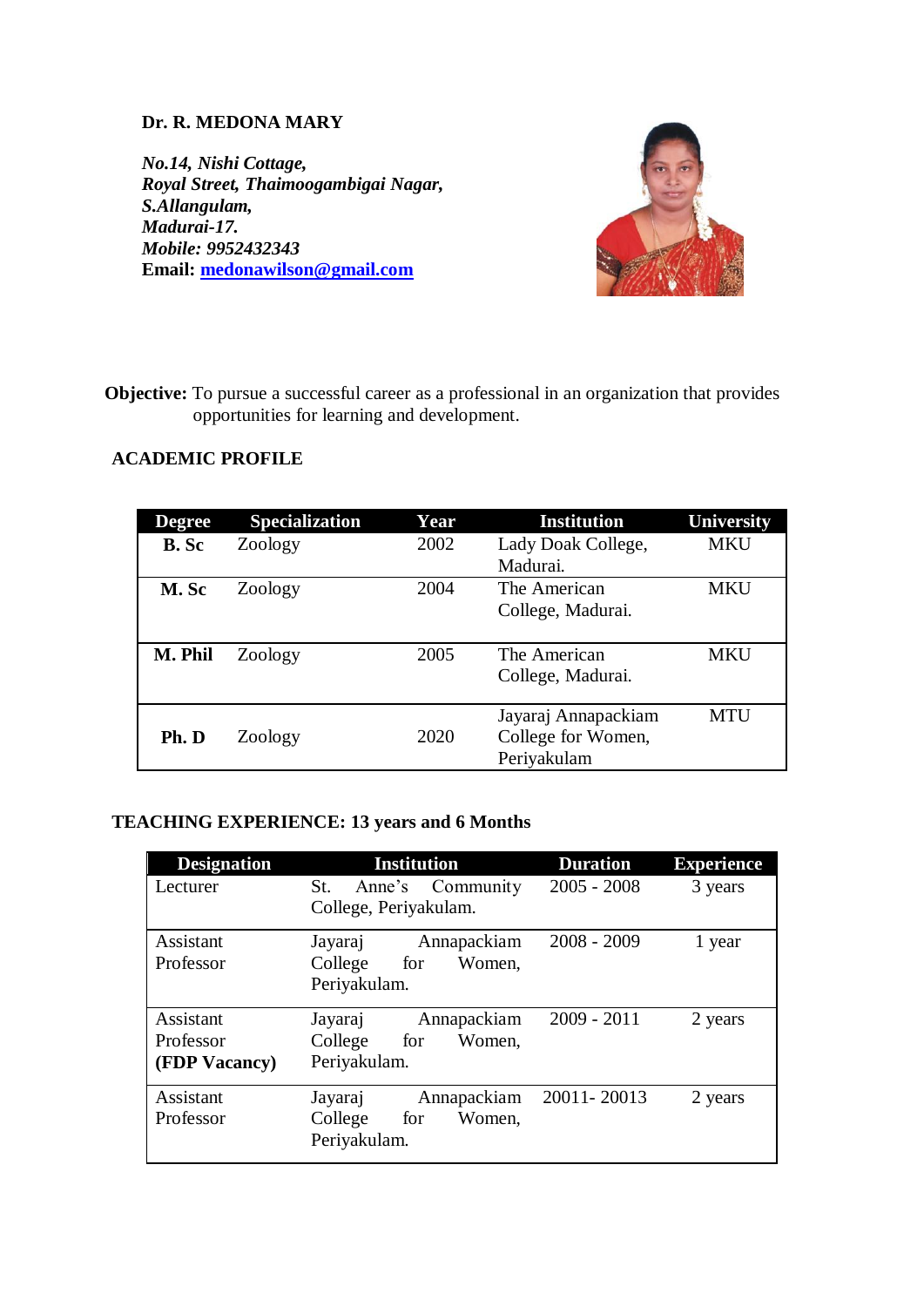| Assistant<br>Professor | Jayaraj<br>College<br>for<br>Periyakulam. | Annapackiam<br>Women, | 2016-2017    | 1 year                                  |
|------------------------|-------------------------------------------|-----------------------|--------------|-----------------------------------------|
| Assistant<br>Professor | The American College,<br>Madurai          |                       | 2017 onwards | - till date<br>$(4$ Years, 6<br>Months) |

## **AWARDS:**

- **Best Young Teacher Award (GRABS Award- 2017)** issued on January 2017 by GRABS Charitable Trust, Chennai.
- **Best Women Faculty Award** by Novel Research Academy on December **2019-2020.**

## **INTERNATIONAL ACADEMIC VISITS**

**Hangzhou, China- Paper Presented & participated on** International Conference on "Energy, Environment and Natural Resources,  $27^{\text{th}}$  &  $28^{\text{th}}$  May,  $2016$ 

## **PAPER PUBLICATIONS:**

#### **INTERNATIONAL LEVEL**

- $\checkmark$  **Medona Mary, R.,** Nirmala T and M.R. Delphine Rose. Evaluation of Physico chemical Parametrs of water at Sothuparai Reservoir, Periyakulam, Theni District. International Journal of Environmental Sciences Vol. **3(8),** 1-4, August **(2014) IF -** 3.116., ISSN 2319–1414
- **★ Medona Mary, R.,** Nirmala T and M.R. Delphine Rose. Diversity and distribution of Aquatic insects in Sothuparai reservoir, periyakulam, Theni District. International Journal of Current Research and Review 7(9) pp.10-15 May, 2015, **IF-** 4.118., ISSN 0975-5241.
- $\checkmark$  Nirmala T,., Kayalvizhi and **R. Medona Mary**. Level of heavy metals in Tannery Effluent*.* International Journal of Recent Scientific Research Vol. 7, Issue, 11, pp. 7372-7376, November, 2015**., IF- 5.114**., ISSN: 0976-3031,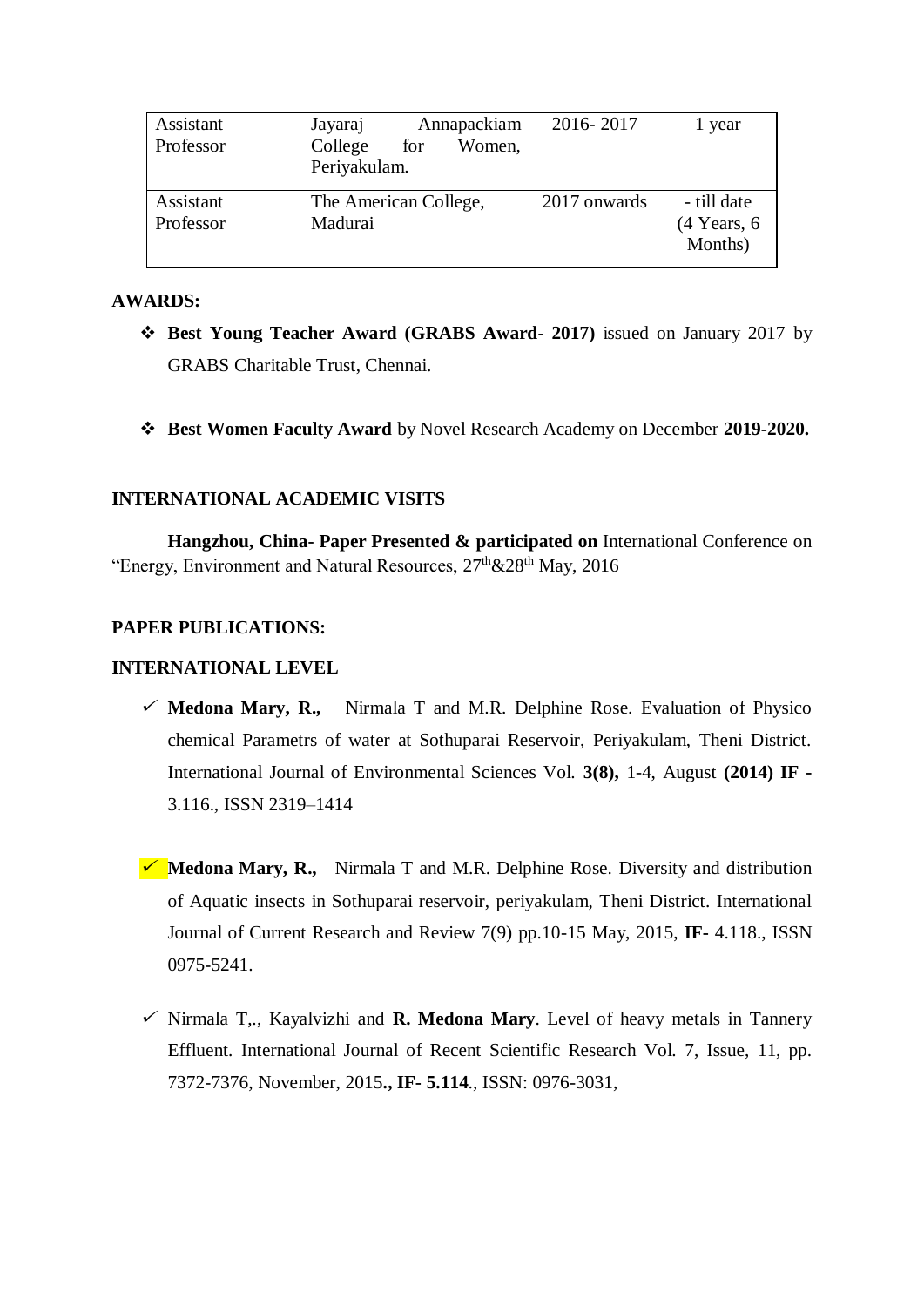- $\checkmark$  Medona Mary, R and T. Nirmala. Larvicidal Activity of Five different plant Extracts against *Aedes egypti* (Linn). International Journal of Research and Review. Vol. 3, Issue: 1, pp. 65-72, January 2016. **IF - 2.654**.E-ISSN: 2349-9788.
- **Medona Mary, R.,** Nirmala T and M.R. Delphine Rose. Feeding Guild and Diversity of Avifauna at Sothuparai Reservoir, Periyakulam, Theni District, Tamilnadu, India. International Journal of Recent Scientific Research, Vol. 6, Issue 12, pp. 7997-8001, **IF 5.114**., ISSN : 0976 – 3031.
- $\checkmark$  **Medona Mary, R.,** Nirmala T and M.R. Delphine Rose. Eco- Hydrobiology with special reference to Entamofauna and Avifauna Diversity of Sothuparai Reservoir, Periyakulam, Theni District, Tamilnadu, India. Journal of Hydrology, **Hydrology,**  2016; 4(3): 26-34,ISSN: 2330-7609 (Print); ISSN: 2330-7617 (Science PG Publications ).
- $\checkmark$  **Medona Mary, R.,** Nirmala T and M.R. Delphine Rose. Establishment Of Water Quality Index In Different Waters of Theni and Dindigul Districts. Poll Res. 2021; 40(2):485-492.

#### **ARTICLES PUBLISHED IN NATIONAL JOURNALS**

- **Medona Mary, R and** T. Nirmala. Changes in Oxygen Consumption and Biochemical constituents of *OreochromisMossambicus* exposed to Chromium, 2013, Vol. 1, Issue 1, pp. 1-11, Jac Journal Of Science, Humanities And Management.
- **Medona Mary, R and** T. Nirmala. Higher Education in rural area: Issues and challenges, 2016, Vol. 4, Issue 1, pp. 158-167, JAC Journal Of Science, Humanities And Management.ISSN:23457-9868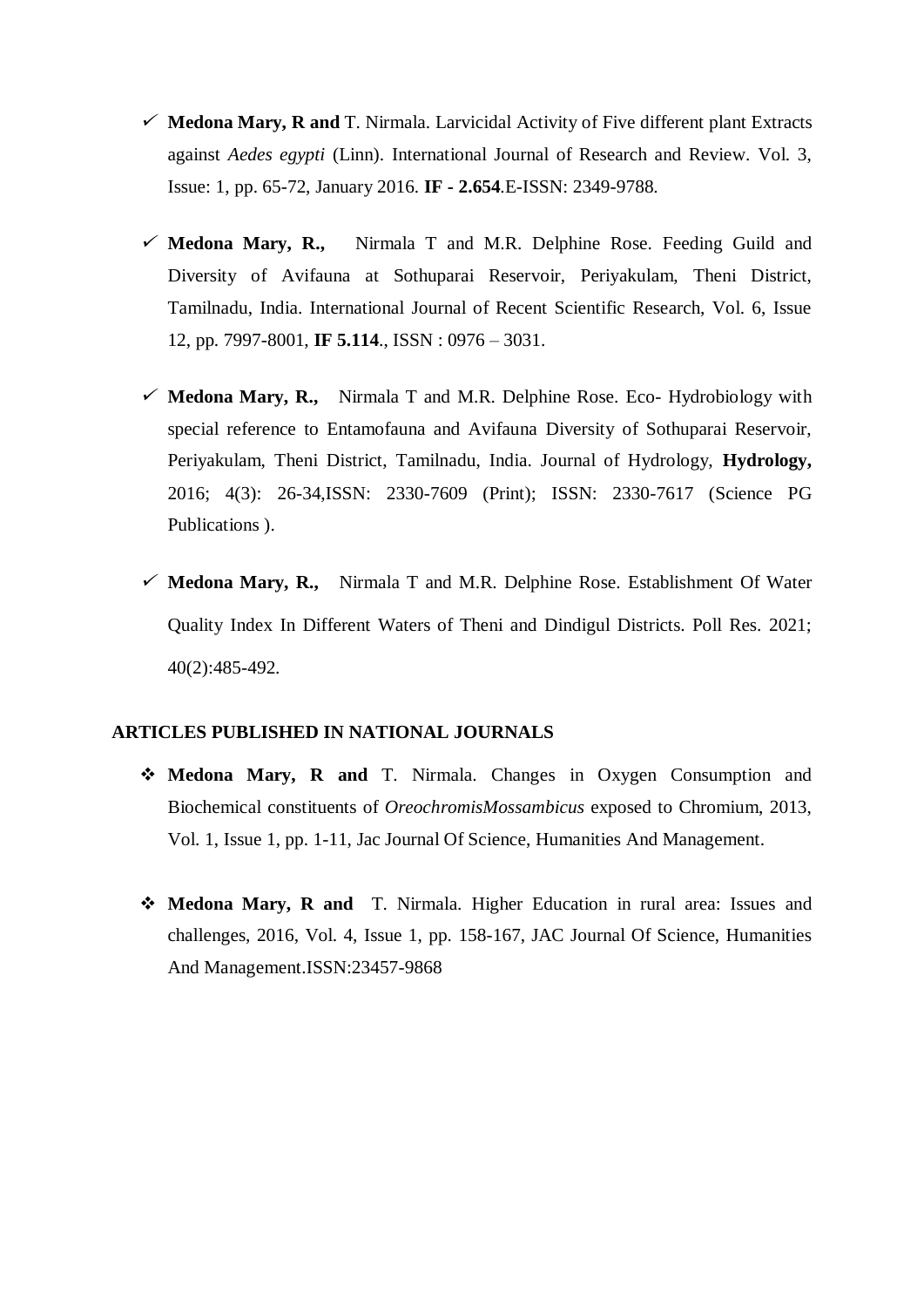## **PAPERS PUBLISHED IN PROCEEDINGS:**

| <b>Title of the Paper Published</b>                      | <b>Particulars of Proceedings</b><br>with<br><b>ISBN</b>                                           |
|----------------------------------------------------------|----------------------------------------------------------------------------------------------------|
|                                                          | Number & Page No.                                                                                  |
| of two<br>Biology<br>study<br>the<br>A<br>on             | National Seminar on "Conserve the Mother                                                           |
|                                                          | <b>Forensically important Insects <i>Lucilia</i></b> Earth – Need of the Hour (2009), J.A. College |
| serenissima<br>(Fab)<br>and                              | Sarcophaga for women, Periyakulam, Theni<br>District.                                              |
| <b>Values of Youth in an ideal Society</b>               | National Conference on "Inoculation of Values                                                      |
|                                                          | Holistic life A midst Technological Scenario"                                                      |
|                                                          | (2010) J.A. College for women, Periyakulam,                                                        |
| Changes in Oxygen Consumption and National Conference    | "Potentials"<br>and<br>on                                                                          |
| <b>Biochemical</b><br>constituents<br>of                 | Prospectus of Aquatic Resources", K. N.                                                            |
| Oreochromis Mossambicus exposed to                       | College<br>Government<br>Arts<br>for<br>Women,                                                     |
| <b>Chromium</b>                                          | Thanjavur. (2012), Page 8                                                                          |
| <b>Diversity</b><br><b>Avifaunal</b><br>at<br>Sothuparai | seminar<br>"Interdisciplinary"<br><b>National</b><br>on                                            |
| Reservoir, Periyakulam, Theni District                   | Application of Biology", (2014) J.A. College                                                       |
|                                                          | for women, Periyakulam, Theni District. ISBN                                                       |
|                                                          | : 978-81-923038-6-4 28 <sup>th</sup> & 29 <sup>th</sup> January 2015                               |
|                                                          | Page: 114                                                                                          |
| Higher Education in rural area: Issues                   | National Conference "Quality Assurance and                                                         |
| and challenges                                           | Quality sustenance of Higher Educational                                                           |
|                                                          | Institutions: Challenges and Solutions", J.A.<br>College for women, Periyakulam, Theni District    |
|                                                          | $(2016)$ . Page 15.                                                                                |

#### **RESEARCH EXPERIENCE**

 Worked as **Junior Research Fellow** under **Major Research Project** (File No: 42- 604/2013) at Jayaraj Annapackiam College for Women, Periyakulam from 2013 - 2016.

## **PROJECTS DONE**

- **Ph.D -** Composition and Trophic Categorization of Aquatic insects in Sothuparai Reservoir, Periyakulam, Theni District.
- **M.phil -** Changes in Oxygen Consumption and Biochemical constituents of *Oreochromis mossambicus* exposed to Chromium.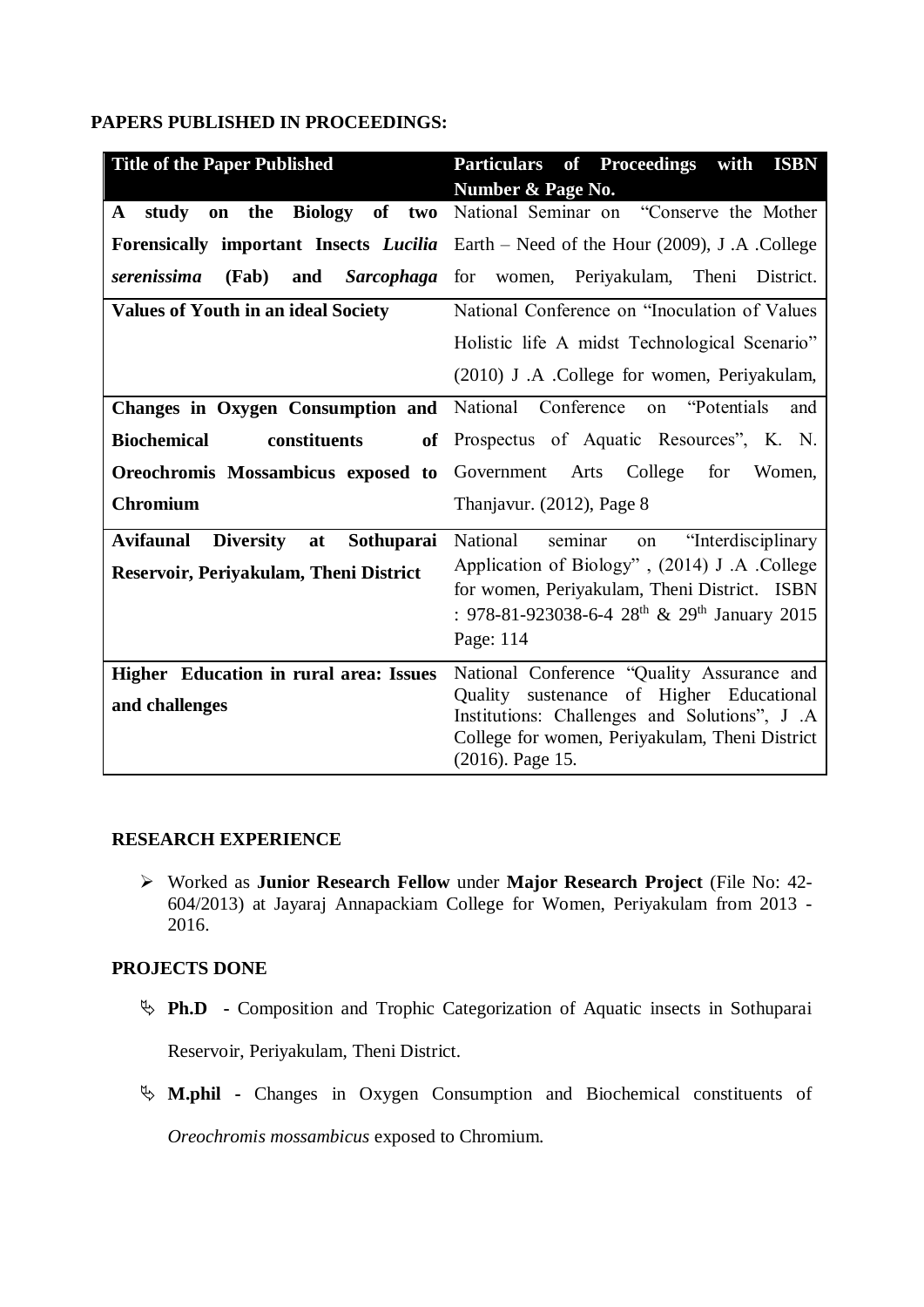- **M.Sc -** A study on the Biology of two Forensically important Insects *Lucilia serenissima* ( Fab) and *Sarcophaga Carnaria (Fab).*
- **B.Sc -** Comparative Study on the Fatty acid content of Commercial Food Products.

# **Research Guidance:**

| S.No | Year      | <b>Degree</b> | <b>Title of the Project</b>                                                                                                     |
|------|-----------|---------------|---------------------------------------------------------------------------------------------------------------------------------|
| 1.   | 2008-2009 | B. Sc         | A Study on the Physico chemical parameters of well water<br>in Periyakulam Taluk, Theni District District.                      |
| 2.   | 2009-2010 | M. Sc         | A Study on the Larvicidal Activity of Five different plant<br>extracts against Aedes egypti (Linn)                              |
| 3.   | 2010-2011 | B. Sc         | A Study on the Physico chemical parameters of dam water<br>in Periyakulam Taluk, Theni District District.                       |
| 4.   |           | M. Sc         | A Study on the Larvicidal Activity of Four different plant<br>extracts against Aedes egypti (Linn                               |
| 5.   |           | B. Sc         | A Study of Cultivation of Oyster Mushroom                                                                                       |
| 6.   | 2011-2012 | M. Sc         | Phytoremediation of Waste Water using Water Hyacinth                                                                            |
| 7.   | 2012-2013 | B. Sc         | A Study on the Analysis of Physico chemical parameters<br>of Textile Effluent in Aundipatty Taluk, Theni District               |
| 8.   |           | M. Sc         | Biological Treatment of Waste water from Textile and<br>Leather Industry using Coir Pith                                        |
| 9.   | 2016-2017 | M. Sc         | Biological Treatment of Waste Water from Coffee Industry<br>using Egg Shell                                                     |
| 10   |           |               | A Study on the Physico chemical parameters of bottled<br>drinking water in around Theni District                                |
| 11.  | 2017-2018 | B. Sc         | Extraction of Antioxidants from fruit peels containing<br>phenolic compounds                                                    |
| 12.  |           |               | Comparitive Analysis of Sanitary Napkins and their effect<br>on Women's Health & Higene                                         |
| 13.  |           |               | Inhibition of <i>Pseudomonas aeroginosa</i> and <i>Staphylococcus</i><br><i>aureus</i> biofilm formation using Sea-weed extract |
| 14.  | 2018-2019 | M.Sc          | A study on the phytochemical property, antioxidant and<br>antimicrobial activity of Bitter Gourd and Star Anise                 |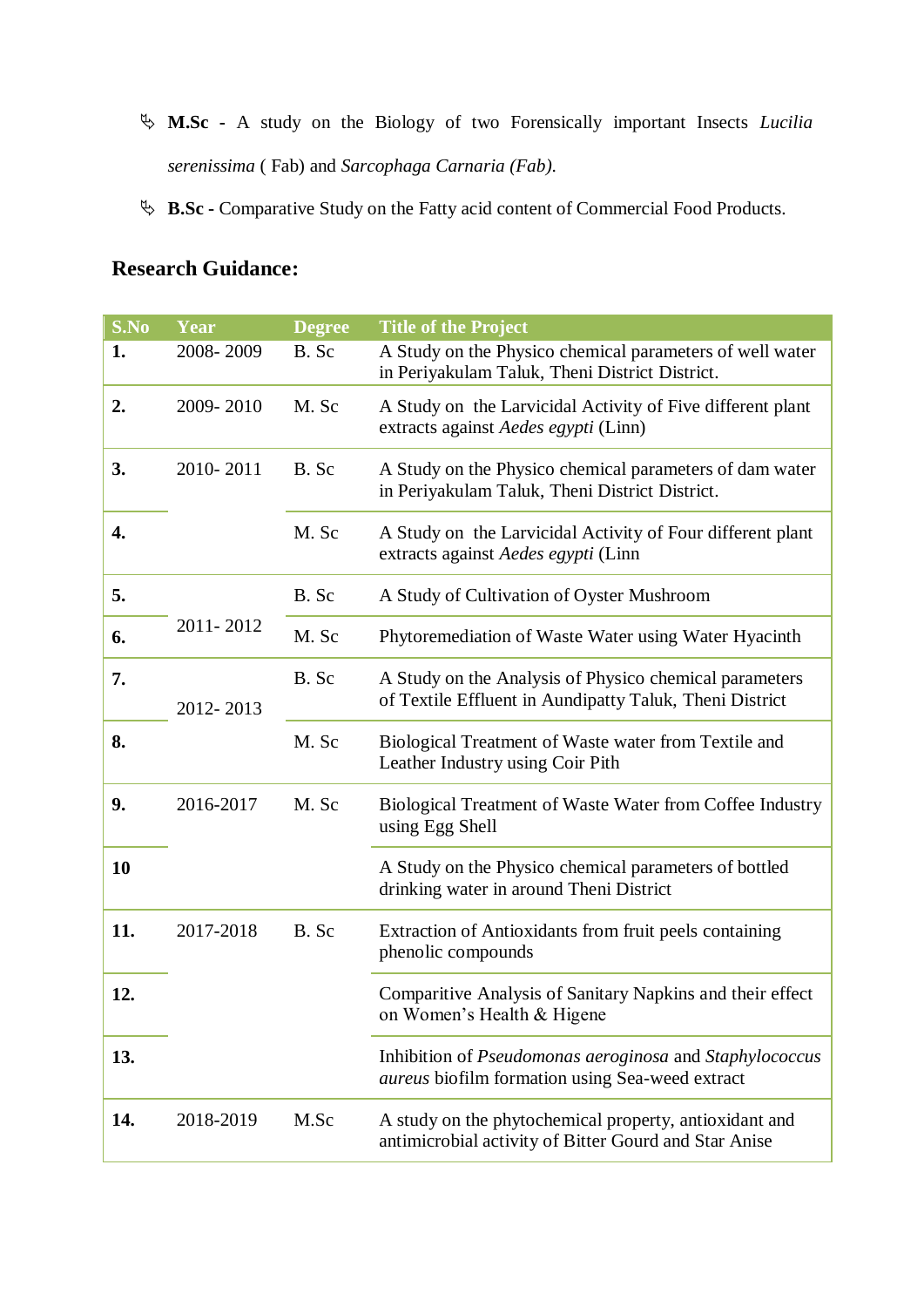| 15. |           | M.Sc | Species Diversity and Abundance of Insects in two<br>different sites of The American College, Madurai"        |
|-----|-----------|------|---------------------------------------------------------------------------------------------------------------|
| 16. | 2019-2020 |      |                                                                                                               |
| 17. |           | B.Sc | Comparative Study on the Diversity of Aquatic Insects in<br>Thenkarai and Madakulam kanmai, Madurai District. |
|     |           |      |                                                                                                               |

# **PAPERS PRESENTED:**

# **INTERNATIONAL PRESENTATION**

| <b>Seminar/Conference</b><br><b>Title of the Paper Presented</b>                                                                                   |                                                                                                                           | <b>Institution/Venue</b>                                      |
|----------------------------------------------------------------------------------------------------------------------------------------------------|---------------------------------------------------------------------------------------------------------------------------|---------------------------------------------------------------|
| <b>International</b><br>Conference on "Energy,<br><b>Environment and</b>                                                                           | Hydrobiology with<br>special<br>Eco-<br>reference to Entamofauna and Avifauna<br>of Sothuparai<br>Reservoir,<br>Diversity | Hangzhou, China<br>$27th$ & $28th$<br>May,                    |
| <b>Natural</b><br>Resources, 2016"                                                                                                                 | Periyakulam, Theni District, Tamilnadu,<br>India.                                                                         | 2016                                                          |
| <b>International</b><br>symposium on<br>"Advances in Coastal<br><b>Research with special</b><br>reference to Indo<br>pacific, AdCoRe IP-<br>2019". | Comparative study on Antimicrobial and<br>antioxidant activity of <i>Padina</i><br>gymnospora and Padina tetrastomatica"  | National Centre for<br>coastal<br>research(NCCR),<br>Chennai, |

# **NATIONAL PRESENTATION**

| <b>Seminar/Conference</b>                                     | <b>Title of the Paper Presented</b>                                                                                                                                       | <b>Institution/Venue</b>                                                                                     |  |
|---------------------------------------------------------------|---------------------------------------------------------------------------------------------------------------------------------------------------------------------------|--------------------------------------------------------------------------------------------------------------|--|
| Seminar<br>National<br>"Conserve"<br>Earth – Need of the Hour | on    A study on the Biology of two $\parallel$<br>the Mother Forensically important<br>Insects<br>$\vert$ Luciliaserenissima<br>(Fab)<br>and<br>SarcophagaCarnaria (Fab) | for<br>College<br>A.<br>Women (Autonomous)<br>Periyakulam. 9 <sup>th</sup> &10 <sup>th</sup><br>March, 2009. |  |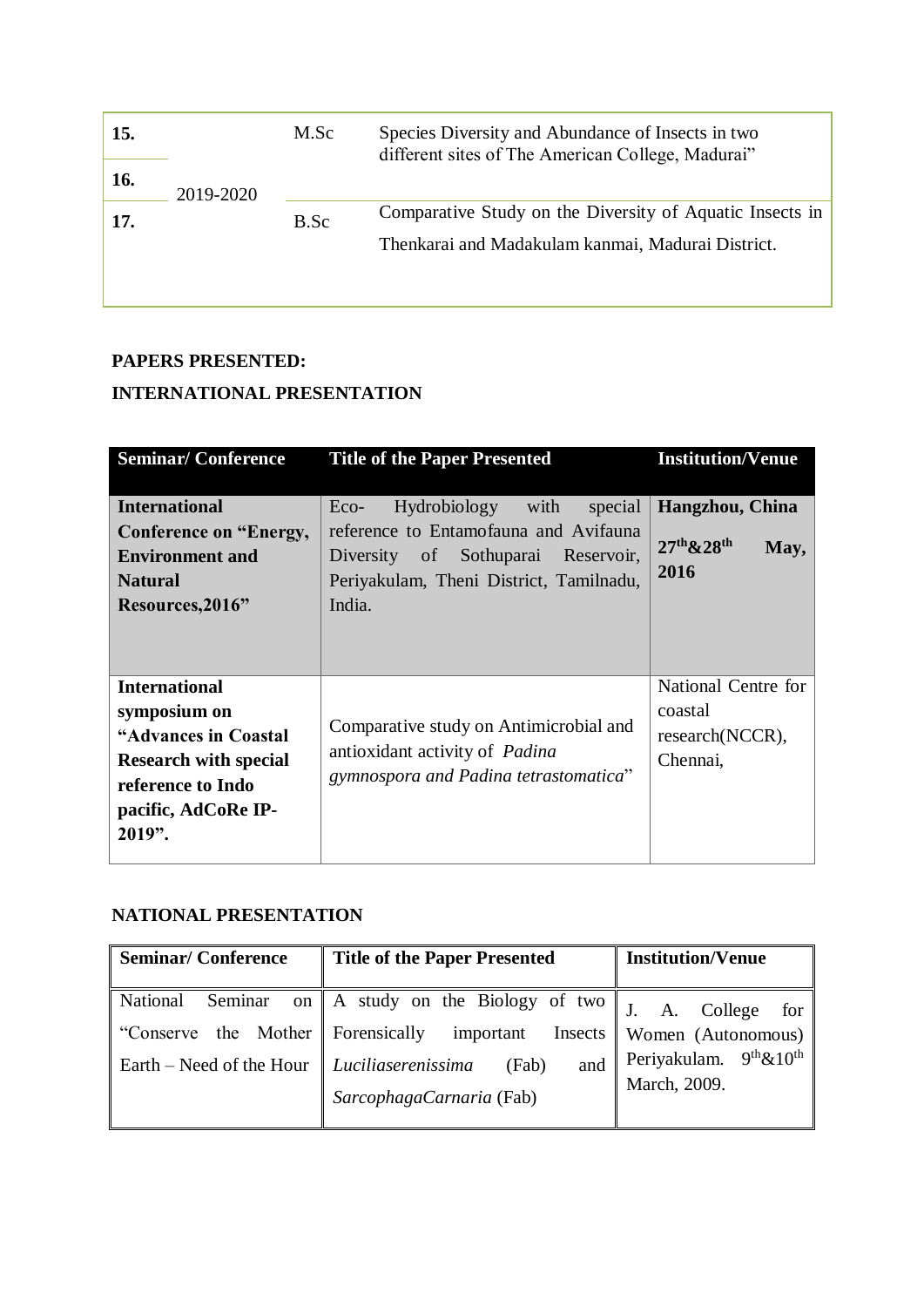| National Conference on "<br>Inoculation of Values<br>Holistic life A midst<br>Technological Scenario"                                                   | Values of Youth in an ideal Society                                                                                                                          | College<br>J.<br>A.<br>for<br>Women (Autonomous)<br>Periyakulam. 6 <sup>th</sup> & 7 <sup>th</sup><br>December 2010. |
|---------------------------------------------------------------------------------------------------------------------------------------------------------|--------------------------------------------------------------------------------------------------------------------------------------------------------------|----------------------------------------------------------------------------------------------------------------------|
| National Conference on<br>Potentials and Prospectus<br>of Aquatic Resources                                                                             | Changes in Oxygen Consumption<br>and Biochemical constituents of<br>Oreochromis mossambicus exposed<br>to Chromium                                           | K. N. Government Arts<br>College for Women,<br>7 <sup>th</sup><br>$6^{th}$ &<br>Thanjavur.<br>February, 2012.        |
| <b>National</b><br>Seminar<br>on<br>Interdisciplinary<br><b>Application of Biology</b>                                                                  | Avifaunal Diversity of Sothuparai<br>Reservoir,<br>Periyakulam,<br>Theni<br>District.                                                                        | J.A.<br>College<br>for<br>Women (Autonomous)<br>$28th \&$<br>Periyakulam.<br>$29th$ January, 2015                    |
| National<br>Conference<br>"Quality Assurance and<br>Quality<br>sustenance of<br>Educational<br>Higher<br>Institutions:<br>Challenges<br>and Solutions", | Higher<br>Education in rural area: Issues and<br>challenges                                                                                                  | J.A.<br>College<br>for<br>Women (Autonomous)<br>$28th \&$<br>Periyakulam.<br>29 <sup>th</sup> September, 2016        |
| National conference on<br>"Emerging"<br>trends<br>$\sin$<br>(ETIE-<br>Entomology<br>$2019$ "                                                            | Seasonal Variation in Physico-<br><b>Chemical Parameters of Water and</b><br>Avifauna of Sothuparai Reservoir,<br>Periyakulam,<br>Theni District, Tamilnadu. | 7 & 8 March 2019, at<br>The American College,<br>Madurai.                                                            |

## **POSTER PRESENTATION:**

 Presented a Poster on **"Threats and conservation of Western Ghats" in** the One day Seminar on "Western Ghats :Threats and Conservation" held on 17, October, 2019,Organized by Post Graduate Department of Zoology, The American College, Madurai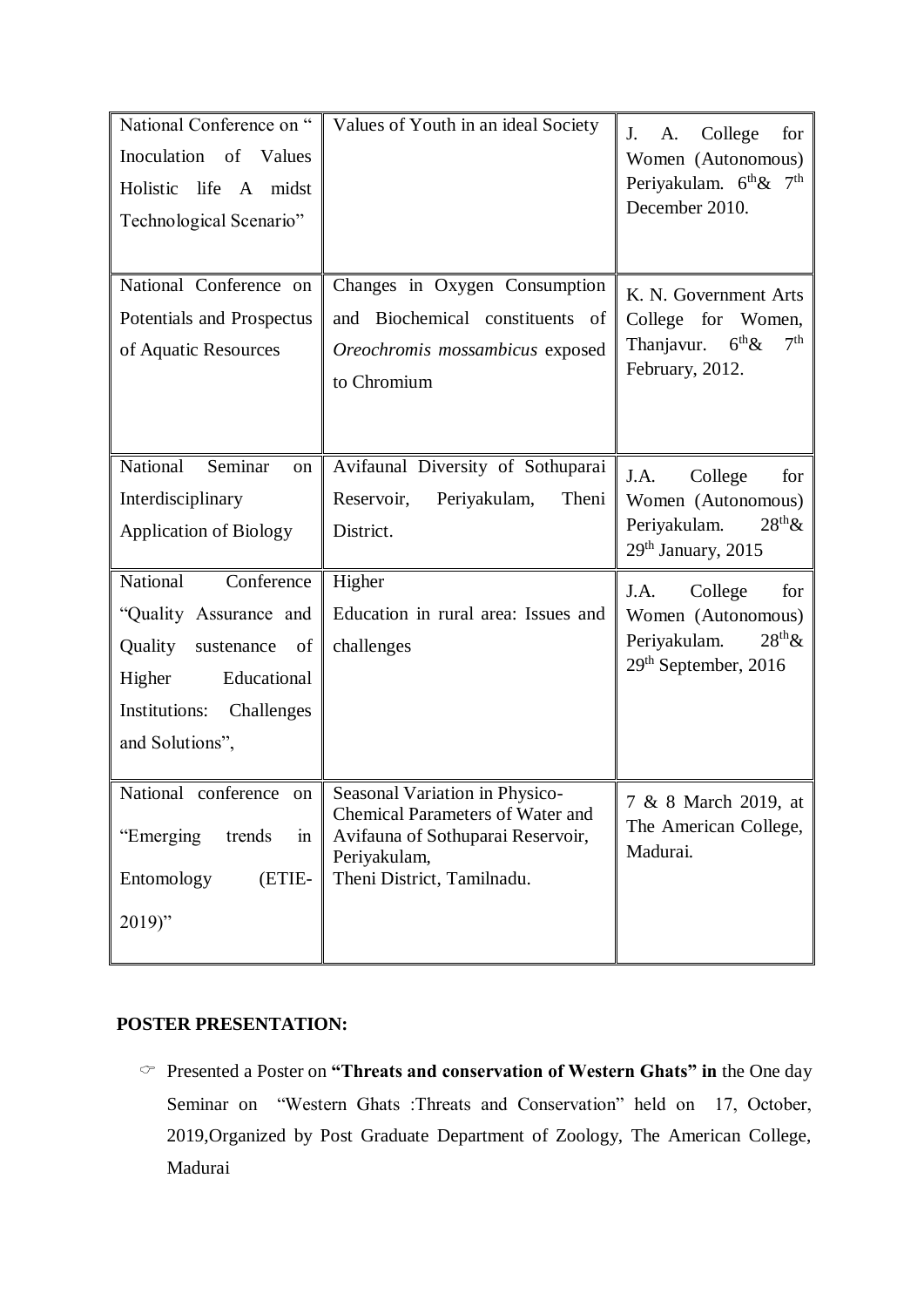#### **SEMINAR/CONFERENCE/WORKSHOP ORGANISED:**

 **State Level Workshop** on **"Hands on Training in Avian Studies"** on 14th& 15 February, 2012 at Jayaraj Annapackiam College for Women (Autonomous), Periyakulam, Theni District.

#### **RECOGNITIONS:**

- Special Trainer for TN Police Exam Coaching organized and appointed by Tamilnadu Employment Office
- Evaluator in District level 27th National Children's Science Congress 2019 (A programme of NCSTC, Govt of India, New Delhi) coordinated by Tamilnadu Science Forum on 05.11.2019 held at Madurai Kamaraj Universiy, Madurai.
- Evaluator in District level 28th National Children's Science Congress 2020 (A programme of NCSTC, Govt of India, New Delhi) coordinated by Tamilnadu Science Forum.
- Evaluator in District level 29th National Children's Science Congress 2021 (A programme of NCSTC, Govt of India, New Delhi) coordinated by Tamilnadu Science Forum.
- $\text{C3}$  Jury in Breeze 2017- Intercollegiate
- External Examiner for valuating Answer scripts by Mother Teresa Women's University, Kodaikanal (December,2012)
- Life time member in TamilNadu Science Forum

#### **EXECUTIVE MEMBER IN CONFERENCES/ WORKSHOPS/ SEMINARS**

- $\circ$  Two days workshop on "Poultry management and Techniques" on 27 & 28 March, 2019 at The American College, Madurai.
- $\circ$  National Conference on Western Ghats: Threats and conservation organized by PG & Research Department of Zoology, The American college, Madurai
- $\circ$  National Conference on Coral reefs: Threats and conservation organized by PG & Research Dept. of Zoology, The American college, Madurai • National conference on Emerging Trends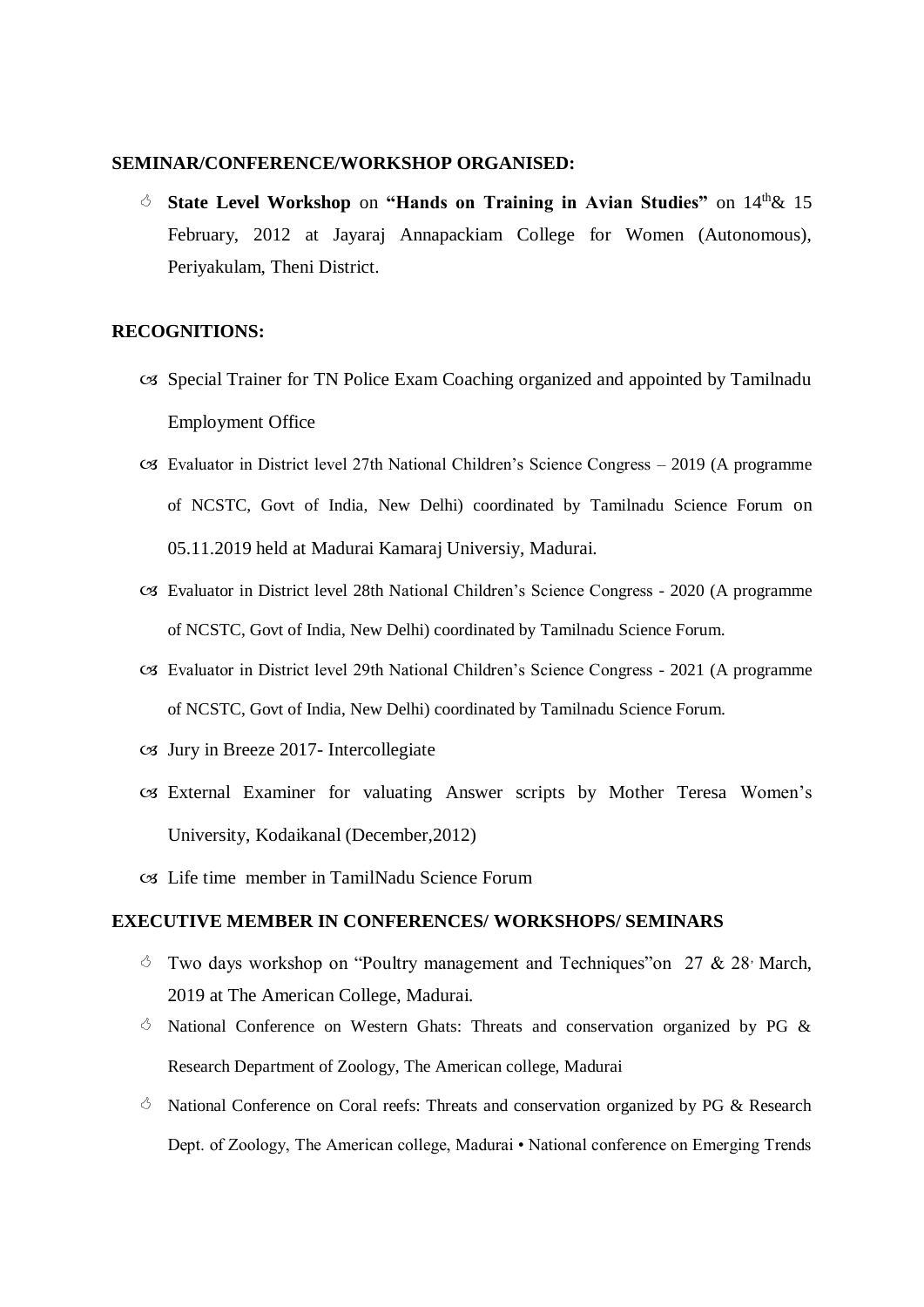in Entomology (ETIE-2019) organised by PG & Research Dept of Zoology American college, Madurai

 $\circ$  National conference on Recent Trends in Biological Sciences, on 2020 organized by PG & Research dept of zoology, The American college, Madurai

# **PARTICIPATION IN SEMINARS, CONFERENCES, WORKSHOPS AND SYMPOSIA:**

#### **INTERNATIONAL LEVEL SEMINARS/CONFERENCE**

- $\degree$  International Seminar on "Modern Trends in Applied Microbiology" on 19<sup>th</sup> August, 2013 at JayarajAnnapackiam College for Women (Autonomous), Periyakulam, Theni District.
- $\degree$  International Conference on "Recent Trends in Biological Research" on 22<sup>nd</sup> December, 2015 at ANJAC, Sivakasi.
- $\degree$  International Conference on "Current Excitement in Biochemistry and Molecular Biology for Agriculture and Medicine" on  $27<sup>th</sup>$  to  $30<sup>th</sup>$  November, 2015 at Centre for Cellular and Molecular Biology (CCMB), Hyderabad.
- $\degree$  International workshop on Statistics using Excel and SPSS held on  $5<sup>th</sup> \& 6<sup>th</sup>$ September, 2017 at at JayarajAnnapackiam College for Women (Autonomous), Periyakulam, Theni District.
- $\degree$  International Seminar on Waste Management on 3<sup>rd</sup> September, 2018, Organized by National centre of Excellence (MHRD), Thiyagarajar College and Notitingham Trent University, United Kingdom.
- $\circ$  International symposium on "Advances in Coastal Research with special reference to Indo pacific, AdCoRe IP-2019", held at National Center for Coastal Research (NCCR), Chennai, funded by Ministry of Earth Sciences, Govt. of India, on 17-19 December, 2019.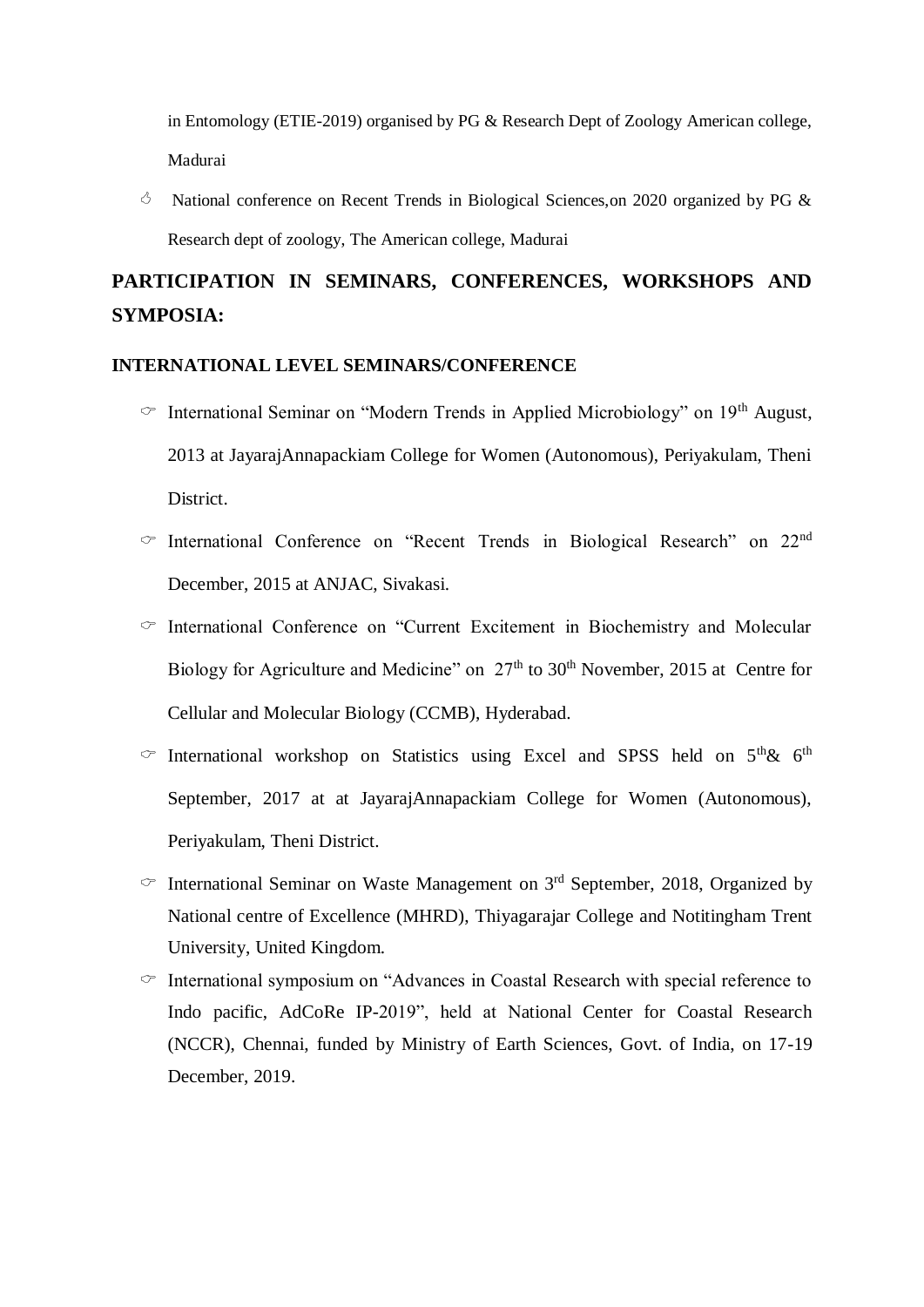#### **NATIONAL LEVEL SEMINARS/CONFERENCES/WORKSHOPS / SYMPOSIA:**

- $\degree$  National Seminar on "Environmental Biotechnology for Human Welfare", on  $7<sup>th</sup>$ &  $8<sup>th</sup>$ December, 2006, at JayarajAnnapackiam College for Women (Autonomous), Periyakulam, Theni District.
- $\degree$  National Seminar on "Conserve the Mother Earth Need of the Hour" on 9<sup>th</sup>&10<sup>th</sup> March, 2009 at JayarajAnnapackiam College for Women (Autonomous), Periyakulam, Theni District.
- $\degree$  National Conference on "Quality and Relevance in Higher Education-New Challenges" on 2nd& 3rd March, 2009 at JayarajAnnapackiam College for Women (Autonomous), Periyakulam, Theni District.
- $\degree$  National Seminar on "Human Rights" on 9<sup>th</sup>& 10<sup>th</sup> December, 2010, at JayarajAnnapackiam College for Women (Autonomous), Periyakulam, Theni District.
- $\degree$  National Conference on "Inculcation of Values for Holistic Life Amidst Technological Scenario" on  $6<sup>th</sup> \& 7<sup>th</sup>$  December, 2010 at JayarajAnnapackiam College for Women (Autonomous), Periyakulam, Theni District.
- $\degree$  National Seminar on "New Frontiers in Biology" 18<sup>th</sup> & 19<sup>th</sup> December, 2012, at JayarajAnnapackiam College for Women (Autonomous), Periyakulam, Theni District.
- $\degree$  National Conference on "Potentials and Prospects of Aquatic Resources" on 6<sup>th</sup> & 7<sup>th</sup> February, 2012 at KunthavaiNaachiyar Government Arts College for Women, Thanjavur.
- $\degree$  National Conference on "Higher Education and research Under RUSA and Social Science & Non Social Science Research Techniques and Innovation & Research Ethics" on 29<sup>th</sup> & 30<sup>th</sup> October, 2014 at Pondicherry University.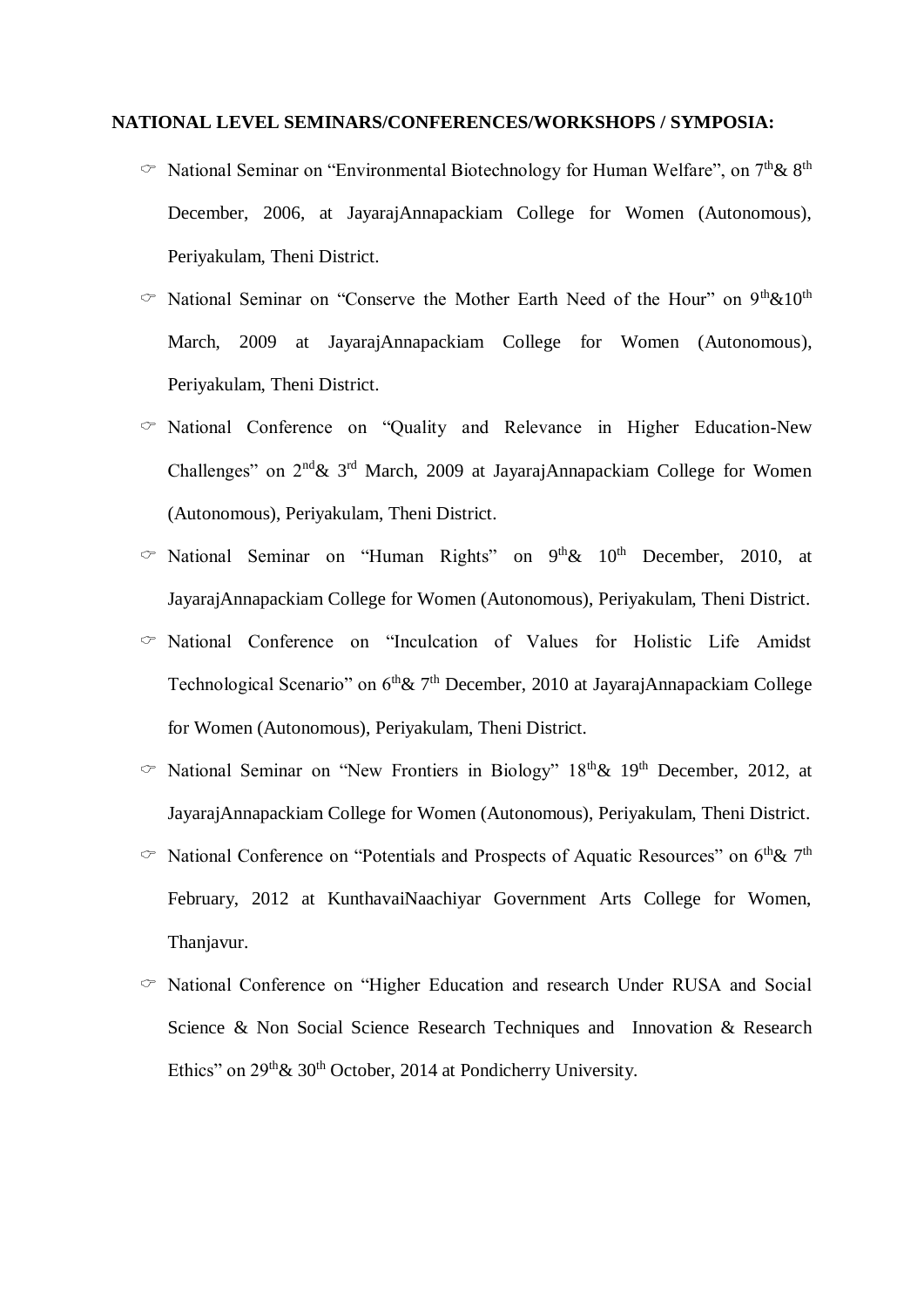- $\degree$  National Seminar on "Inter Disciplinary Application of Biology" on 28<sup>th</sup>& 29<sup>th</sup> January, 2015 at JayarajAnnapackiam College for Women (Autonomous), Periyakulam, Theni District.
- $\degree$  National Seminar on "Biodiversity and Conservation: Present Status and Future Perspectives" on  $12<sup>th</sup> \& 13$  February, 2015 on St. Xaviers College, Palayamkottai.
- $\degree$  National conference 0n "Quality Assurance and Quality sustenance of Higher Educational Institutions: Challenges and Solutions", on  $28<sup>th</sup>$  and  $29<sup>th</sup>$  of September, 2016 at JayarajAnnapackiam College for Women (Autonomous), Periyakulam, Theni District.
- $\degree$  National workshop on Microbial Tool and Bioremediation (NWMB -2017) on 09<sup>th</sup> and 10th February, 2017 at JayarajAnnapackiam College for Women (Autonomous), Periyakulam, Theni District.
- $\circ$  National Conference on Impacts of Pollution on Health and Restoration of Quality Environment through Biotechnology Applications on  $2^{nd}$ &  $3^{rd}$  February, 2018 at The American College, Madurai.
- $\degree$  National conference on "Emerging trends in Entomology (ETIE-2019)" on 7 & 8 March 2019, at The American College, Madurai.
- $\degree$  National conference on "Western Ghats :Threats and Conservation" held on 17, October, 2019,Organized by Post Graduate Department of Zoology, The American College, Madurai
- $\degree$  National conference on "Coral Reefs: "Threats and Conservation" on 12 February, 2019, Organized by Post Graduate Department of Zoology, The American College, Madurai.
- $\degree$  National Conference on Wildlife: Threats and conservation organized by PG & Research Dept.of Zoology, The American college, Madurai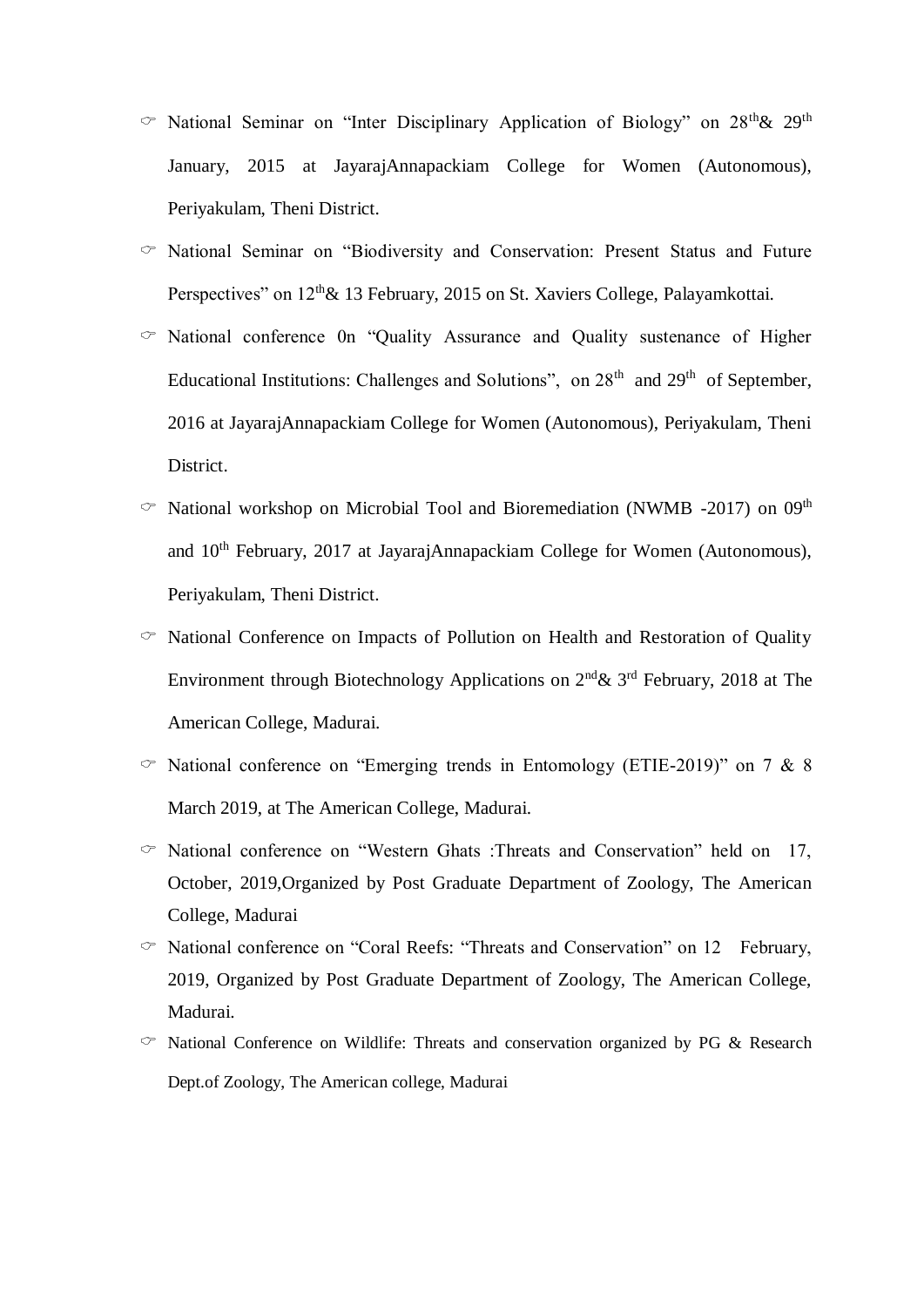$\degree$  National conference on Recent trends in Biological Sciences organized by the PG and research Department of Zoology, The American College, Madurai on 3rd February, 2020.

#### **STATE LEVEL SEMINARS/CONFERENCES/WORKSHOPS / SYMPOSIA:**

- $\degree$  State Level Seminar on "Emerging Trends in Biofuels" on 11<sup>th</sup> December, 2008, at Fatima College, Madurai.
- $\degree$  State Level Seminar on "Christian Values for wholesome Life" on 29<sup>th</sup> August, 2008 at JayarajAnnapackiam College for Women (Autonomous), Periyakulam, Theni District.
- $\degree$  State Level Seminar on "Modern Biological Sciences" on 27<sup>th</sup> January, 2009, at Jayaraj Annapackiam College for Women (Autonomous), Periyakulam, Theni District.
- $\degree$  State Level Seminar on "Biodiversity-Measures for Conservation and Management" on 16th December, 2010, at JayarajAnnapackiam College for Women (Autonomous), Periyakulam, Theni District.
- $\degree$  State Level Workshop on "Hands on Training in Avian Studies" on 14<sup>th</sup>& 15 February, 2012 at JayarajAnnapackiam College for Women (Autonomous), Periyakulam, Theni District.
- $\degree$  State Level Workshop on "Statistical Packages for the Social Sciences (SPSS)" on  $11<sup>th</sup>$  to  $15<sup>th</sup>$  February, 2013, JayarajAnnapackiam College for Women (Autonomous), Periyakulam, Theni District.
- $\degree$  State Level Seminar on "Reading and Writing Skills for Scholarly Publication" on 24th February, 2014 at JayarajAnnapackiam College for Women (Autonomous), Periyakulam, Theni District.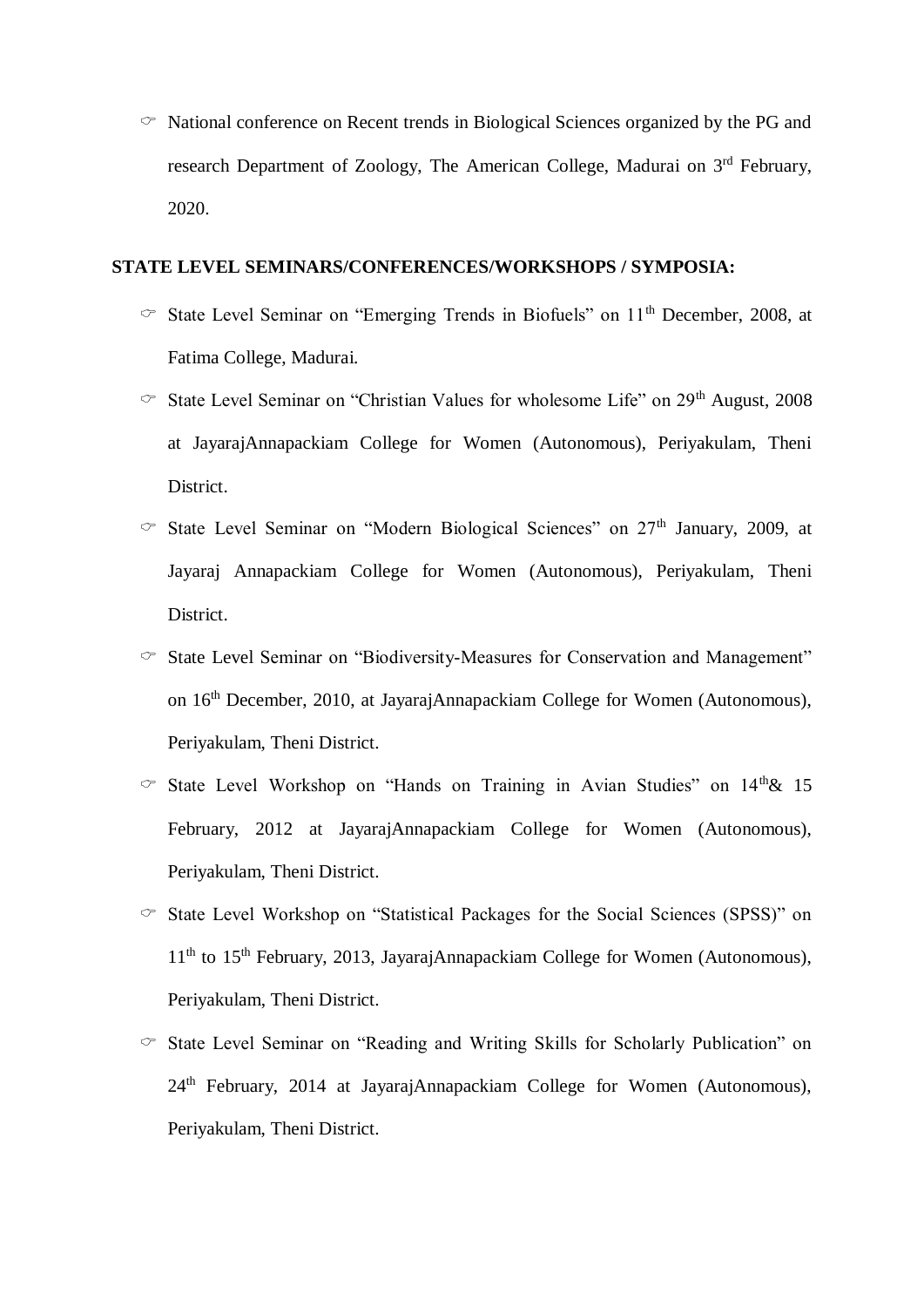- $\degree$  State Level Workshop on "Statistical Packages for Social Sciences" on 24<sup>th</sup> to 28<sup>th</sup> August, 2015 at JayarajAnnapackiam College for Women (Autonomous), Periyakulam, Theni District.
- $\sigma$  Two days Series of Lecture Workshop on Frontier lectures in Biology" on 22<sup>nd</sup> and 23<sup>rd</sup> of March, 2016 at JayarajAnnapackiam College for Women (Autonomous), Periyakulam, Theni District.
- $\circ$  Science Academies Lecture Workshop organized by the Department of Zoology, The American College, Madurai on 23 – 25,January 2018**.**

# **REGIONAL LEVEL SEMINARS/CONFERENCES/WORKSHOPS / SYMPOSIA:**

- $\degree$  Regional Seminar on "Women Empowerment", 6<sup>th</sup> March, 2002, at Lady Doak College, Madurai.
- $\degree$  Regional Seminar on "Vaccine Production", 20<sup>th</sup> & 21<sup>st</sup> February, 2004, at The American College, Madurai.
- $\circ$  University Level Workshop on "Application of Statistical Packages in Biology" on 23<sup>rd</sup> February, 2009, at JayarajAnnapackiam College for Women (Autonomous), Periyakulam, Theni District.
- $\degree$  Regional Workshop on "Higher Education in a Changing Environment" on 26<sup>th</sup>&27<sup>th</sup> November, 2010, at JayarajAnnapackiam College for Women (Autonomous), Periyakulam, Theni District.
- $\degree$  Regional Seminar on "Moulding the Christian Youth in the Light of Christ" on 15<sup>th</sup> September, 2011 JayarajAnnapackiam College for Women (Autonomous), Periyakulam, Theni.
- $\degree$  Workshop on "Recent Trends in Science for Talented Rural School Students of Periyakulam Educational District" on 12<sup>th</sup>& 13<sup>th</sup> October, 2011 JayarajAnnapackiam College for Women (Autonomous), Periyakulam, Theni District.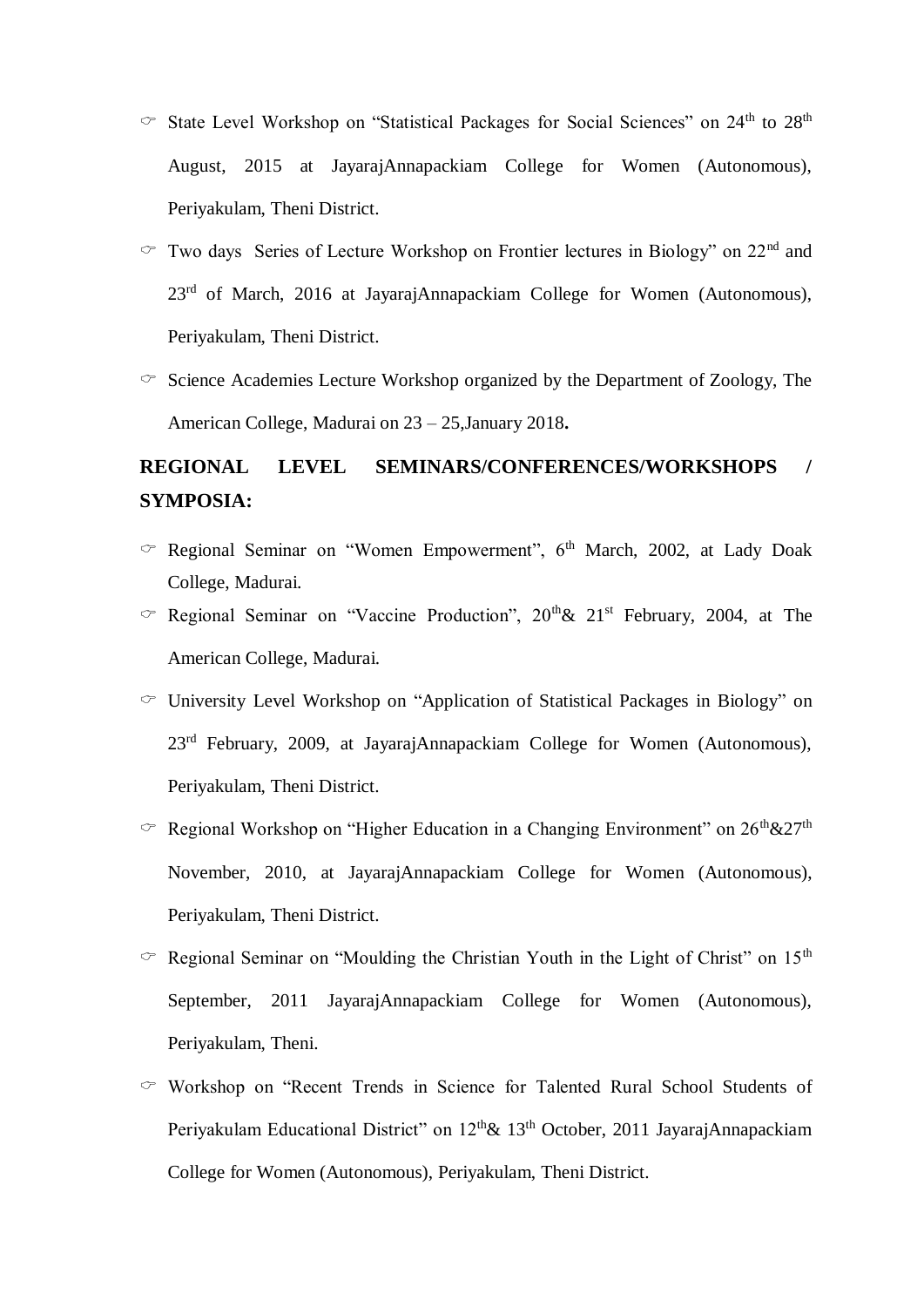- $\degree$  Workshop on "Research Methodology for Ph. D Scholars" on 27<sup>th</sup> & 28<sup>th</sup> August, 2014 at Mother Teresa Womens University, Kodaikanal.
- $\degree$  Workshop on "Polymerase Chain Reaction Techniques" on 2<sup>nd</sup> September, 2015 at JayarajAnnapackiam College for Women (Autonomous), Periyakulam, Theni District.
- $\textdegree$  "Regional Symposium on Metal Health and physical Fitness on 12<sup>th</sup> February, 2018 at The American College, Madurai.
- $\degree$  One day Training Programme on First Aid on 21<sup>st</sup> March, 2018 at The American College, Madurai.
- $\sigma$  Executive member in organizing Two days' workshop on "Poultry management and Techniques "on 27 & 28 March, 2019 at The American College, Madurai.
- $\circ$  Entrepreneurship Development Program on "Sericulture" organized by Central Silk Board and UG Department of Zoology,The American College, Madurai.

## **POSITIONS HELD IN COLLEGE:**

- Staff Advisor in Consumer Club & ECO Club of JAC, Periyakulam (2008- 2009)
- Staff Advisor in Youth Welfare Club of JAC, Periyakulam (2009-2010)
- Staff Advisor in OSA & ECO Club of JAC, Periyakulam (2010-2011)
- Staff Advisor in OSA & Avian Club of JAC, Periyakulam (2011-2012)
- Coordinator in Minority Cell of JAC, Periyakulam (2012-2013)
- Staff advisor in Avian Club of JAC, Periyakulam (2016-2017)
- Served as Jury in Breeze 2017- Intercollegiate
- Faculty of Community College EVS(2018-till date) and Health and Sanitation of AC Community College (2020)
- Committee member in Alumni Association, The American College, Madurai.
- Academic Advisor for B. Sc Zoology -2020-till date.
- **Assisted in college Museum work.**
- Assisted in NAAC criterion 7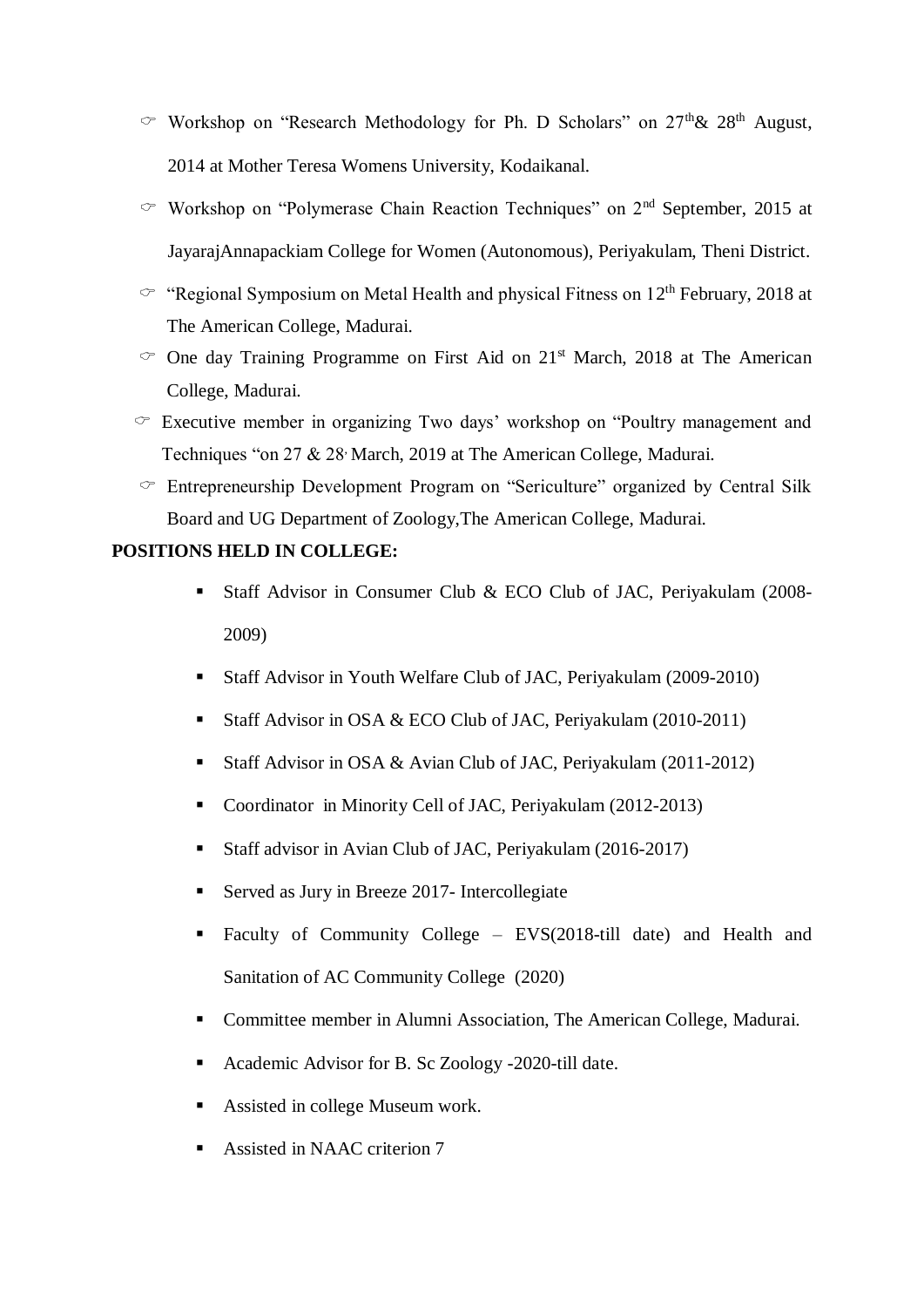# **FDP Programme**

- Two-Week MOOC Workshop for College Teachers on Management of Environment and its Resources Organized by Dr. S. Ginil Mon, Nesamony Memorial Christian College Marthandam-629165, Kanyakumari District, Tamilnadu, India.
- Two weeks online Faculty Development Programme (FDP) "Pedagogy and Research Methods" , organized by of Human Resource Development Centre and Internal Quality Assurance Cell (IQAC) of AMET University from 24 May to 6 June,2021.

# **Online Courses Completed:**

- **Two days online course on "The Essence of Research Methodolgy" organized** by Jamal Mohamed College, Tiruchirapalli, on 16 &17 May, 2020.
- Three Days Online course on "Apiculture" organized by ANJAC College, Sivakasi, 13-15 May, 2020.
- **Three Days Online course on "Vermiculture and Vermicompost Technology** organized by ArulmiguPalaniAndavar College for Women, Palani in association with Dr. NNT Research Foundation from11-13 May,2020.

# **Participation in Webinars**

## **International Webinars:**

- $\triangleright$  Indo –UK Virtual Conference –Current Innovations and the Future of Therapeutic Developments - CIFTID-2020, organized by Centre for Biomaterials Cellular and Molecular Theranostics (CBCMT), at VIT, Vellore and Swansea University, United Kingdom on 1-3 June 2020.
- International virtual conference on COVID-19 Recent Updates and current Advances organized by the Department of Microbiology, The American College, Madurai on  $3^{\text{rd}}$ & 4<sup>th</sup>June 2020.
- International webinar on "Brief perspectives of Nanotechnology-Biosynthesis and Bio-application of Nanoparticles", on 27-29 May, 2020 at Jayaraj Annapackiam College for Women (Autonomous), Periyakulam, Theni District.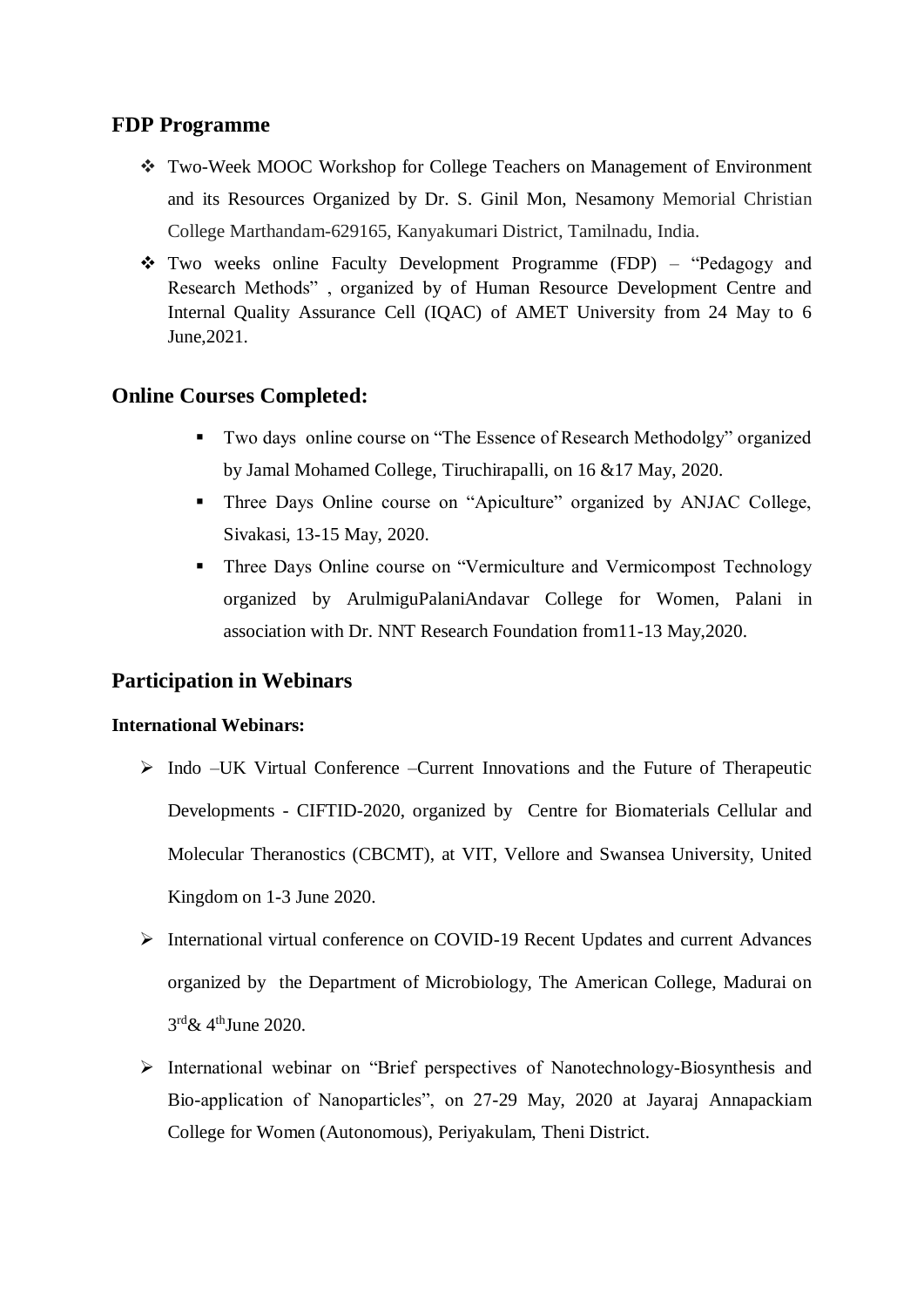- International webinar on "Biodiversity of Jelly Fish" organized by PG and Research Department of Zoology, The American College, Madurai on 22 May,2020.
- Four Day online series on " Marine Ecology and Climate change- MECC2020 organized by the Centre for climate change studies, Sathyabama Institute of Science and Technology, Chennai in association with Tamilnadu Science Forum held on 6-9, May,2020.
- $\triangleright$  International webinar on Research Avenues in Biochemistry, organized by the Department of Biochemistry, The American College, Madurai on 11 &12 June 2020.
- International Virtual conference on Immune Boosting Diet for COVID-19, organized by Department of Food Science , The American College, Madurai, on 21 May 2020.
- International webinar on "Pandemic Era of COVID -19: Where we stand ? Where to go" organized by Department of Zoology, D.D.U Gorakpur University, Gorakhpur, on June 9-10, 2020.
- Webinar on "Wildlife Resources of Oriental Region: Conservation challenges" organized by faculty of Applied sciences, AIMST University Kedah Darul Aman, Malaysia.
- Global webinar 2020 " Unlocking the higher Education Resources in the Pandemic Period organized by Association of International Researchers of Indian Origin(AIRIO), Kerala Chapter on 11 July,2020.

#### **National Webinar:**

- National Webinar on Taking Research forward during the Pandemic, organized by Loyola Institute of Frontier Energy (LIFE), Loyola College, Chennai, 20, May, 2020.
- National Webinar on "Biodiversity" organized by ECO club,MannarThirumalaiNaicker College, Madurai on 22May,2020.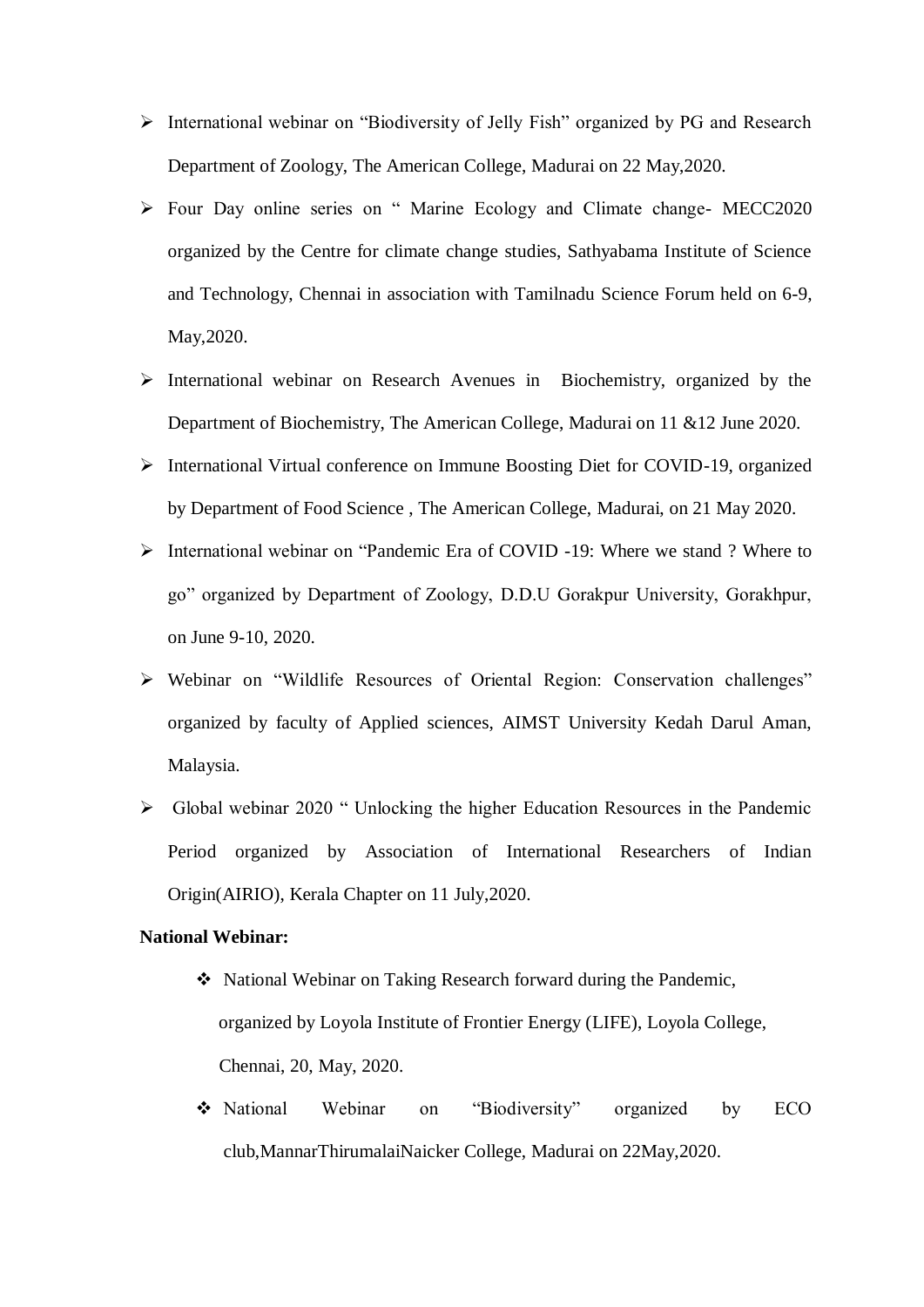- National Webinar on We and Our Environment organized by Department of Tamil, SLS. MAVMM AyiraVaisyar College, Madurai on 13, May 2020.
- Webinar on Women at Risk Blossom" Organized by Ladies Club of The American College, Madurai, on 09 May, 2020.
- The Art of writing Research Articles organized by Pondicherry University, 28 May, 2020.
- Two day online workshop on Mental Health and Psychological consideration during lockdown Organized by St.Marys College, Thoothukudi in Association with Aadhi Foundation on 13 &14 May, 2020.
- Webinar on the topic "Self Awareness and Social Responsibility During COVID 19 Pandemic", organized by the Ladies Club of The American College, Madurai on 13.06.2020.
- Webinar on the topic "Women at Risk Blossom" organized by the Ladies Club of The American College, Madurai on 09.06.2020.
- National webinar on "Taxonomy and its application: "Learn from the Experts" organized by the Zoological Survey of India, Western Regional Centre, Pune , Maharastra, on 9,September, 2020.
- National Webinar on " Environment and Ecosystem in the existing COVID-19 Era"organized by the Department of Zoology Ayya Nadar Janaki Ammal College, Sivakasi, on 4 June, 2020.
- $\div$  Webinar on the 50<sup>th</sup> Anniversary of Ramsar Convention organized by the Department of Microbiology, Sourashtra College, Madurai on 2 February,2021.
- Webinar on the topic "Self Awareness and Social Responsibility during COVID 19 Pandemic", organized by the Ladies Club of The American College, Madurai on 13.06.2020.